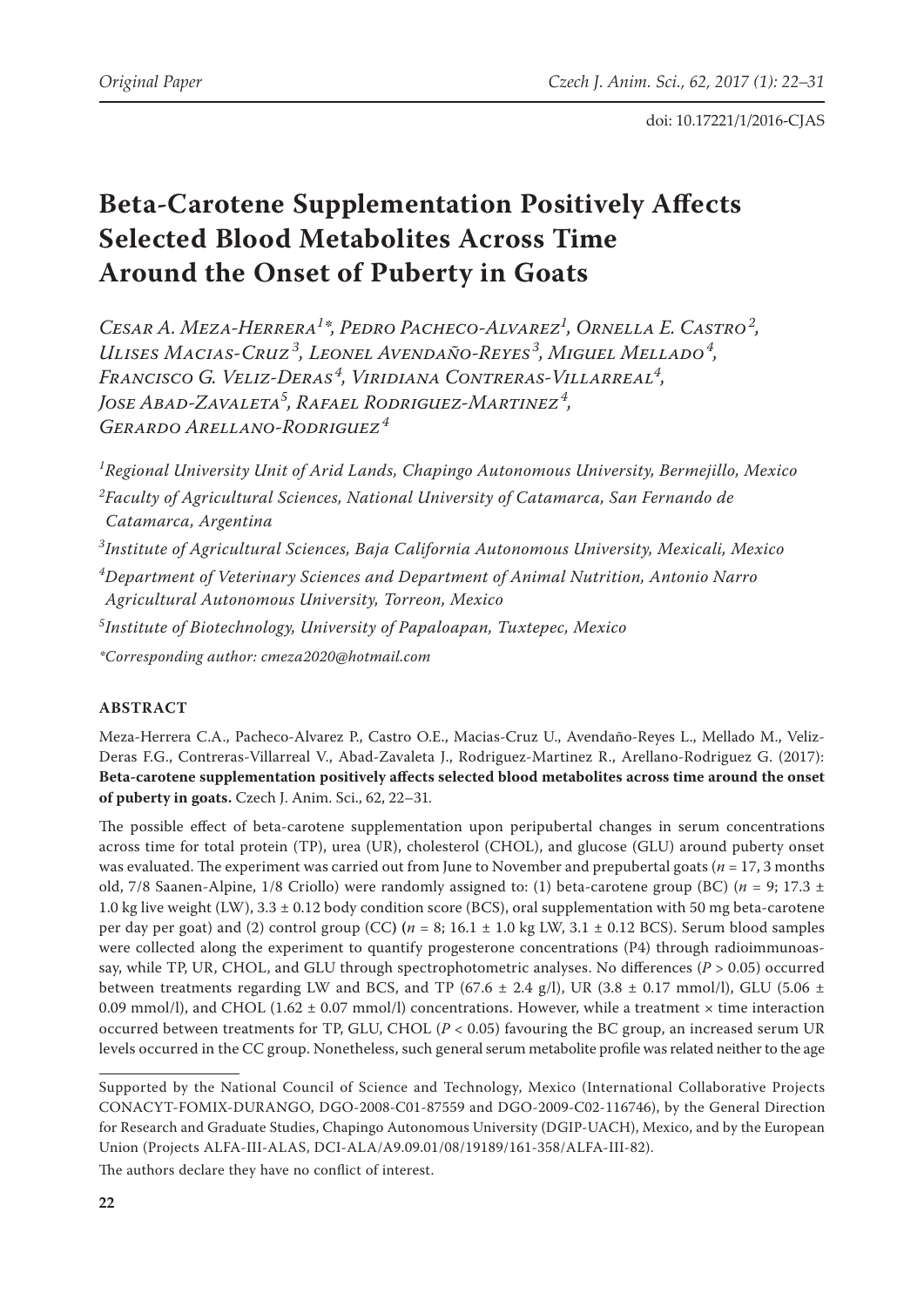(215.7 vs 226.5  $\pm$  6.6 days; *P* > 0.5) nor to the percentage (44.4 vs 25.0  $\pm$  17.0%; *P* > 0.05) of goats reaching puberty in the BC and CC groups, respectively. Results should help speed-up goat productivity while may also engender key management applications to different animal industries.

**Keywords**: reproduction; nutritional supplementation; focus feeding; glucose; cholesterol; pubertal activation

Puberty onset is a complex process regulated by several environmental cues, in which the neuroendocrine system must convey external information to align different internal mechanisms and promote anatomical, physiological, and behavioral changes (Meza-Herrera et al. 2010). The last is accomplished throughout activation of an intricate circuitry which involves diverse endocrinological messengers and neurotransmitters, whose core endeavour is to reinitiate the activation of GnRH neurons at peripubertal stages (Dupont et al. 2014).

Chronological age was originally involved as a key modulator of puberty onset (Meza-Herrera et al. 2010). Later on, other internal signals such as the acquisition of a critical body mass, serum increases in various metabolic hormones (e.g. insulin, IGF-1, T3, and leptin) along with augments in some blood analytes (e.g. glucose, cholesterol), have been closely linked to the reactivation of the hypothalamic–pituitary–gonadal (HPG) axis (Meza-Herrera and Tena-Sempere 2012; Meza-Herrera et al. 2014). Whereas body energy reserve status has been defined as an important modulator of puberty initiation, other studies highlight the rate of muscle and fat accumulation across time in the activation of GnRH neurons (Rosales-Nieto et al. 2013). Interestingly, both approaches denote the pivotal role that, not only the adipose tissue but also the adipocyte-derived molecules adipokines (e.g. leptin, adiponectin, resistin, omentin, vaspin) may exert upon both energy balance and reproductive function (Meza-Herrera and Tena-Sempere 2012).

Beta-carotene (BC), which is present in green plants, has a paramount role in mammals as precursor of vitamin A and retinoid, demonstrating to be a key bioactive micronutrient involved in multiple biological actions while promoting strategic events in a range of physiological processes at cellular and tissue level both in humans and animals (Harrison et al. 2012; Eroglu and Harrison 2013). Although many gene products linked to reproductive performance are known to be modulated by retinoic acid, the product of retinol oxidation (Harrison et al. 2012), other studies have proposed that BC

might act in a direct fashion, independently from vitamin A (Kawashima et al. 2010, 2012; Kramer and Aurich 2010).

Two different types of BC-metabolizing enzymes have been identified in several tissues from different species: (*i*) BCMO1 (BC-15',15'-monooxygenase-1) which right through a central cleavage converts BC to all-trans retinal, acting at cytosol level, and (*ii*) BCDO2 (BC-9',10'-dioxygenase) which throughout an eccentric cleavage generates β-ionone and β-apocarotenal, acting at mitochondrial level (Eroglu and Harrison 2013). Besides liver being the main site of BC accumulation (Eroglu and Harrison 2013), the mRNA expression of both types of BC oxygenases has also been detected at hepatocyte level (von Lintig et al. 2005).

Building on such findings and previous studies of our group, we hypothesized that BC supplementation could be associated with changes in the profile of blood metabolites around the onset of puberty in goats. The blood analytes evaluated included total cholesterol (CHOL), glucose (GLU), total protein (TP), and urea (UR). The final seek was to gain insights regarding a possible relationship between BC supplementation and some blood analytes related to lipid, carbohydrate, and protein metabolism.

## **MATERIAL AND METHODS**

*General.* All the methods and management of the experimental units used in this study were in strict accordance with accepted guidelines for ethical use, care, and welfare of animals in research at international (FASS 2010), national (NAM 2002), and institutional levels (reference number UACH/ DGIP/URUZA/11-510-405).

*Location, environmental conditions, animals, feeding, and experimental design.* This study was conducted at the Southern Goat Research Unit (26°N latitude, 103°W longitude, 1117 m a.s.l.) of the Regional University Unit of Arid Lands, Chapingo Autonomous University (URUZA-UACH),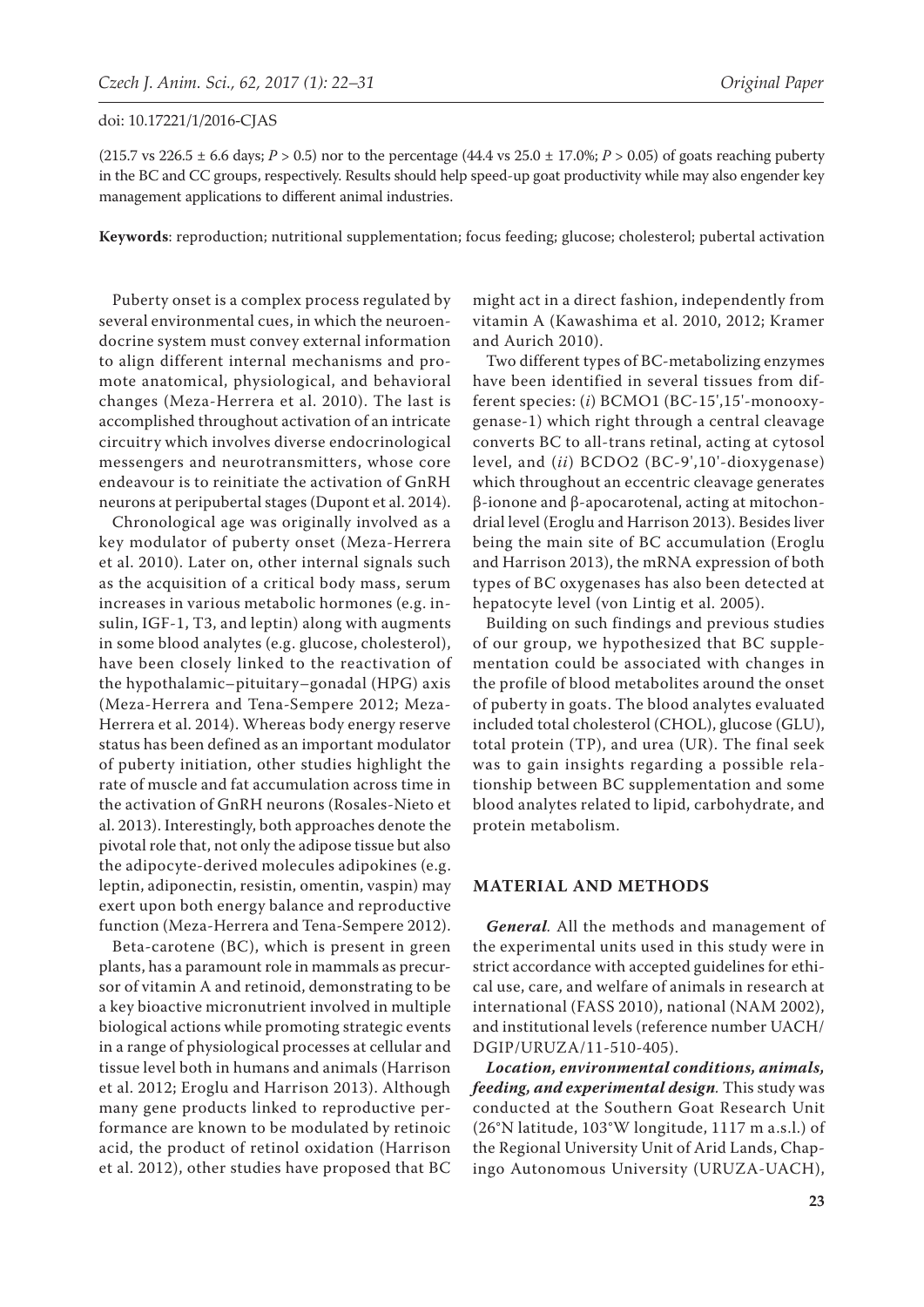Bermejillo, Durango, Mexico. The climate of the area is warm and dry, and the mean annual precipitation and temperature are 217.1 mm and 22.3°C, respectively. The warmest month is June, with temperatures above 40°C, whereas the coldest month is January, with the lowest temperature below 0°C. Prepubertal female goats ( $n = 17$ ; live weight (LW)  $16.7 \pm 1.0$  kg; body condition score (BCS) 3.31  $\pm$ 0.11, 3 months old, 7/8 Saanen-Alpine) were fed a diet of alfalfa hay, corn silage, and corn grain to meet 110% of their nutritional maintenance requirements (NRC 2007). The goats were fed twice a day, with alfalfa hay (14% crude protein (CP), 1.14 Mcal/kg net energy for maintenance (NEm), and corn silage (8.1% CP, 1.62 Mcal/kg, NEm) in the morning (7:00), and corn grain (11.2% CP, 2.38 Mcal/kg, NEm) in the afternoon (18:00). In early June, the goats were randomly distributed in two groups: (1) beta-carotene group (BC)  $(n = 9,$  $LW = 17.3 \pm 1.0$  kg, BCS  $3.34 \pm 0.12$ ), and (2) control group (CC) ( $n = 8$ , LW = 16.1  $\pm$  1.0 kg, BCS 3.17 ± 0.12). The BC group was orally supplemented with 50 mg beta-carotene (Syntex Mexico S.A. de C.V.) per goat per day during the entire experiment (150 days, from early June to early November). The goats were kept under natural photoperiod conditions from June to November (26°N latitude) and had free access to water, shades, and minerals during the entire experiment.

Chemical composition of the basal diet was determined from representative samples taken throughout the experimental period (Table 1) and analyzed according to the procedures outlined by AOAC (1990). Allotments of food and BC were individually fed to each goat. Since the basal diets were entirely consumed by all the goats, it may be assumed that each goat received the same BC level from the offered basal diet. Therefore, the only difference in BC consumption between the experimental groups was the oral BC supplementation provided to the BC-supplemented group. Thus, the effect to offer or not supplemental beta-carotene in both experimental groups was evaluated.

Both LW and BCS were recorded weekly, always prior to feeding. The BCS was determined by palpation of the goat transverse and vertical processes of the lumbar vertebrae (L2 through L5) as well as upon sternal subcutaneous adipose tissue on a five-point scale (1: emaciated to 5: obese; Aumont et al. 1994) by the same experienced technician. The health status of all the experimental units was

controlled by an experienced veterinarian during the whole experimental period; no health problems were observed during the trial. Besides, efforts were made to minimize any possible discomfort in the experimental units.

*Blood sampling, progesterone determination, and evaluation of the onset of puberty.* The schedules for the blood sampling collection and determination of the onset of puberty have been previously outlined (Meza-Herrera et al. 2011); the main activities will be briefly considered. From early June to November, blood (10 ml) was collected by jugular venipuncture twice per week, prior to feeding. The blood was collected into sterile CORVAC® vacuum tubes (Kendall Health Care, USA) and allowed to clot at room

Table 1. Composition and nutrient content (feed basis and DM basis) of daily basal diet for peripubertal crossbred female goats (*n* = 17, 3 months old, 7/8 Alpine-Saanen and 1/8 Criollo) supplemented with betacarotene (BC) or non-supplemented (CC) exposed to a naturally decreasing photoperiod (June–November, 26°N latitude)<sup>a</sup>

| Item <sup>b</sup>                               | Feed basis | % DM  |
|-------------------------------------------------|------------|-------|
| Fresh matter (kg)                               | 1.00       | 0.91  |
| DM (kg)                                         | 0.91       | 90.78 |
| $CP$ (kg)                                       | 0.14       | 15.62 |
| Degradable protein (% CP)                       | 76.89      | 76.89 |
| Non-degradable protein (% CP)                   | 23.11      | 23.11 |
| Digestible protein,<br>degradable nitrogen (kg) | 0.08       | 9.12  |
| Digestible protein,<br>fermentable energy (kg)  | 0.06       | 6.98  |
| Crude fibre (kg)                                | 0.29       | 32.32 |
| Starch (kg)                                     | 0.11       | 12.37 |
| Crude fat (kg)                                  | 0.12       | 1.66  |
| Carotene $(mg)^c$                               | 56.58      | 51.48 |
| Betacarotene $(mg)^c$                           | 33.22      | 30.23 |

 $DM = dry$  matter,  $CP = crude$  protein

a mineral block offered *ad libitum* contained (%, w/w): NaCl 95, Fe 0.2, Cu 0.033, I 0.007, Zn 0.005, Co 0.0025

b composition values (% of diet DM) represent values from five samples taken throughout the experimental period and dried in a forced air stove at 60°C until constant weight; DM, CP were determined according to the procedures outlined by AOAC (1990)

<sup>c</sup>1 mg carotene = 400 IU vitamine A; IU vitamine A = 1.46  $\mu$ g betacarotene (NRC 2007)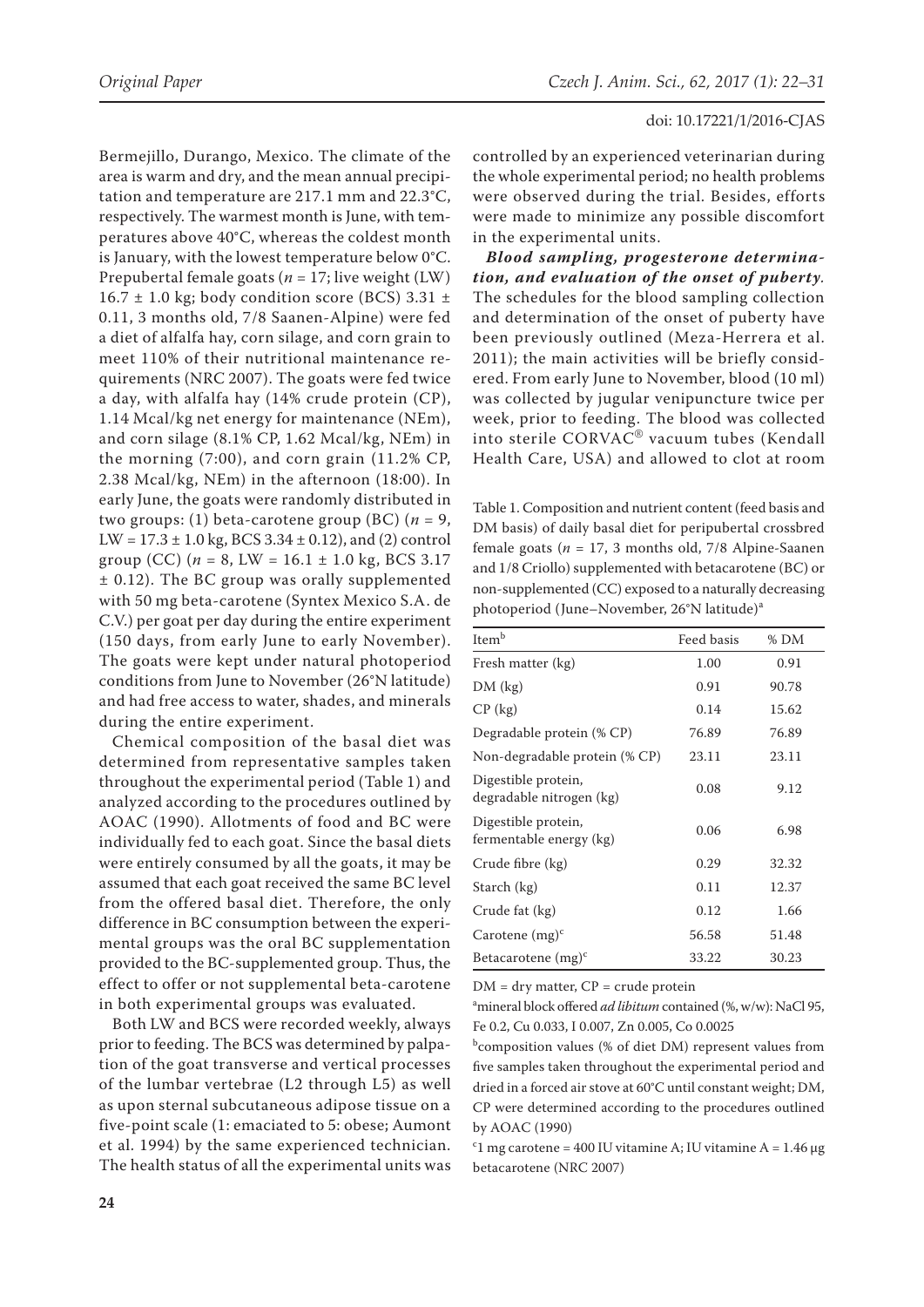temperature for 30 min. The serum was separated by centrifugation (1500 *g*, 15 min), decanted and collected in duplicate in polypropylene microtubes (Axygen Scientific, USA) and stored at −20°C until the hormonal analysis. The serum progesterone (P4) concentration was determined by radioimmunoassay (RIA) using a commercial RIA kit (Diagnostic Products, USA) validated for ruminant serum (Schneider and Hallford 1996). The intra- and inter-assay coefficients of variation (CV) were 9.9 and 12.4%, respectively. Whereas the average recovery was 94%, the sensitivity of the assay was 0.1 ng/ ml. The onset of puberty was confirmed in both experimental groups based on the P4 serum profiles; for each goat, a serum P4 level  $\geq 1$  ng/ml in two consecutive samples was considered indicative of ovulation as well as the onset of puberty (Meza-Herrera et al. 2011).

*Intermittent blood sampling and blood analytes quantification.* Blood samples (10 ml) were collected biweekly by jugular venipuncture from all goats to evaluate blood metabolite concentrations; the analytes were all measured throughout spectrophotometric analyses (Coleman 15 Junior II;

Coleman Intruments Division, PerkinElmer, USA). Serum total protein (TP) concentrations were determined in duplicate by using a commercial kit based on the bicinchononic acid reagent considering the bovine serum albumin 16 as standard and performed as described in the manual kit (Pierce Chemical Co., USA). Serum glucose (GLU) analyses were also conducted in duplicate throughout spectrophotometer techniques, following protocols supplied by the kit manufacturer (Roche Diagnostic Systems, Inc., USA). In addition, urea (UR) and cholesterol (CHOL) analytes were also measured in duplicate; serum UR concentration was quantified using the 640-A kit, based on the urease-18 (Sigma-Aldrich, USA), while serum CHOL concentrations were analyzed using the  $EnzyChrom<sup>TM</sup>$  kit ECCH-100 (Bioassay Systems, USA); assays were carried out following the protocols outlined by the manufacturer. Figure 1 shows a schematic representation of the experimental protocol, considering the birth of the animals, the adaptation period (March–May), the experimental period (June–November), and the intermittent blood sampling (June–November;



Figure 1. A scheme of the experimental protocol including data on animals' birth, adaptation period (March–May), and 150-day experimental period

Intermittent blood sampling (twice a week) for serum quantification of progesterone (P4), and every two weeks for total protein (TP), urea (UR), glucose (GLU), and cholesterol (CHOL) was performed during the whole experimental period in peripubertal crossbred female goats (*n* = 17, 3 months old, 7/8 Alpine-Saanen and 1/8 Criollo) supplemented with betacarotene (BC) or non-supplemented (CC), and exposed to naturally decreasing photoperiod (June–November, 26°N latitude)

LW = live weight, BCS = body condition score

1 oral supplementation, 50 mg/goat/day

 $^2$ adaptation period to management and diets (March–May)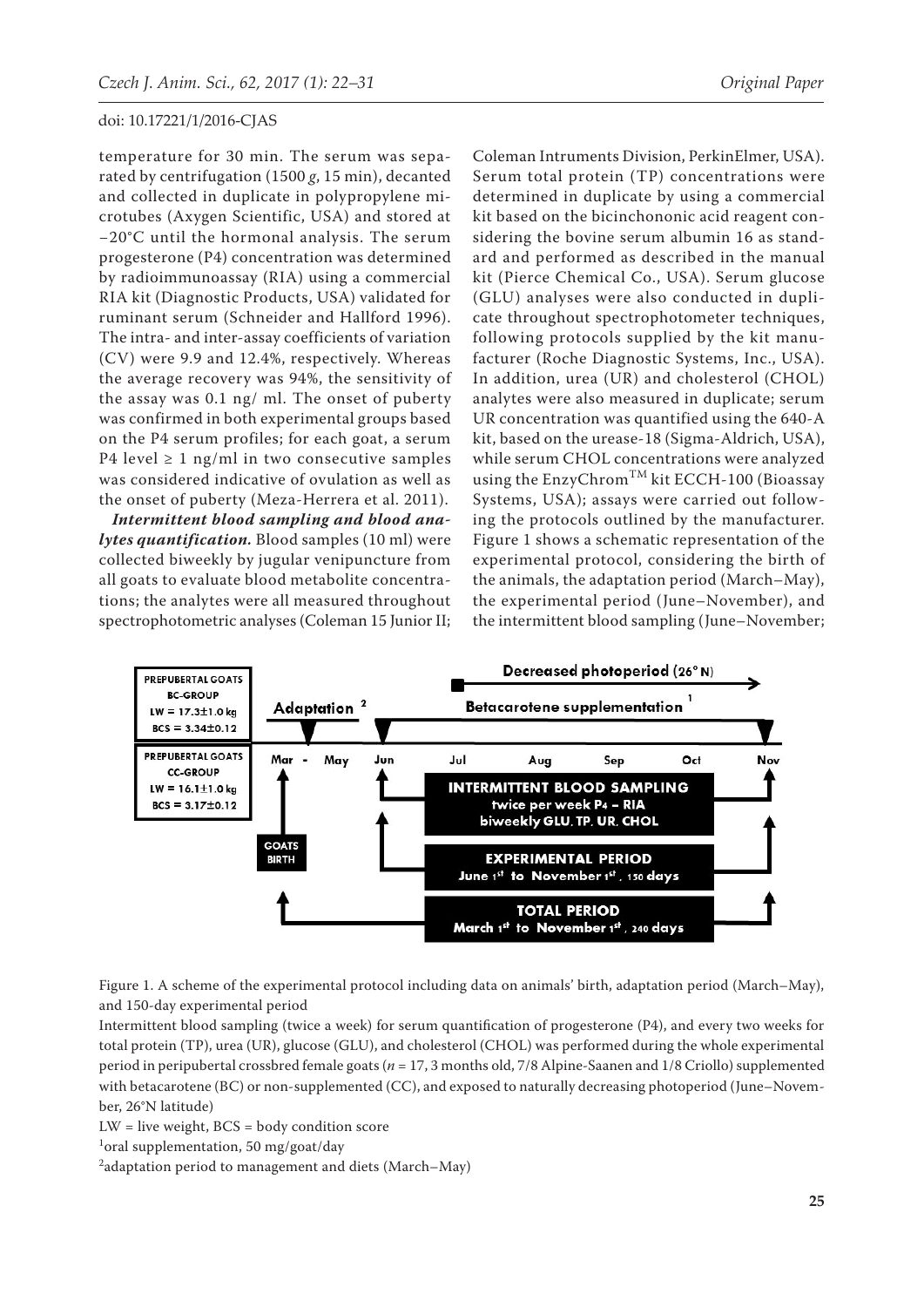progesterone (P4)), and the blood analytes GLU, TP, UR, CHOL throughout the experimental period.

*Statistical analyses.* The response variables LW, BCS, serum TP, UR, GLU, and CHOL concentrations throughout the experimental period were determined by split-plot ANOVA for repeated measures across time. Previously, all blood analytes were log transformed because they were not normally distributed. The models included treatment in the main plot, which was tested using animal within treatment as the error term. Time and the time × treatment interaction were included in the subplot and were tested by using the residual mean square (Littell et al. 1998). In the case of a significant treatment effect, mean separations were achieved using the PDIFF option of the GLM Procedure. While age at puberty was compared using ANOVA for Completely Randomized Design, the proportions of either pubertal or non-pubertal goats were compared with a chi-square test. All the analyses were computed using the procedures of the SAS software (Statistical Analysis System, Version 9.1, 2004). Results are expressed as Least Squares Means and standard errors and evaluated at the significance level of  $P \leq 0.05$ .

### **RESULTS**

Initial LW and BCS were  $16.7 \pm 1.0$  kg and  $3.2 \pm$ 0.12 units, with respective values at the end of the experimental period of  $23.5 \pm 0.8$  kg and  $3.4 \pm 0.11$ units. No significant differences between treatments for LW and BCS were observed along the experimental period. In addition, no significant differences were observed regarding the serum concentrations for TP:  $67.6 \pm 2.4$  g/l, UR:  $3.8 \pm$  $0.17$  mmol/l (22.83  $\pm$  1.05 mg/dl), GLU: 5.06  $\pm$  0.09 mmol/l (91.15  $\pm$  1.77 mg/dl), and CHOL: 1.62  $\pm$ 0.07 mmol/l (62.32  $\pm$  2.75 mg/dl). Interestingly, however, while a treatment  $\times$  time interaction was observed between treatments for TP, UR, GLU, CHOL across time, such differences favoured the BC group, except the UR-analyte the serum level of which increased in the CC group (Figures 2–5). Yet, such general serum metabolite profile was related neither to the age (215.7 vs  $226.5 \pm 6.6$  days;  $P > 0.05$ ) nor to the percentage (44.4 vs 25.0  $\pm$ 17.0%;  $P > 0.05$ ) of goats reaching puberty in the BC and CC groups, respectively. According to the natural photoperiod observed during the experimental period, the longest photoperiod occurred



Figure 2. Serum total protein concentrations (g/dl) of experimental animals Peripuberal crossbred female goats (*n* = 17, 3 months old, 7/8 Alpine-Saanen and 1/8 Criollo) were supplemented with betacarotene (BC) or non-supplemented (CC) and exposed to a naturally decreasing photoperiod (June–November, 26°N)

a<sup>-c</sup>statistical differences ( $P < 0.05$ ) observed between the BC and CC treatments across the 150-day experimental period; average dates for puberty onset were September 5<sup>th</sup> (BC group) and September 26<sup>th</sup> (CC group)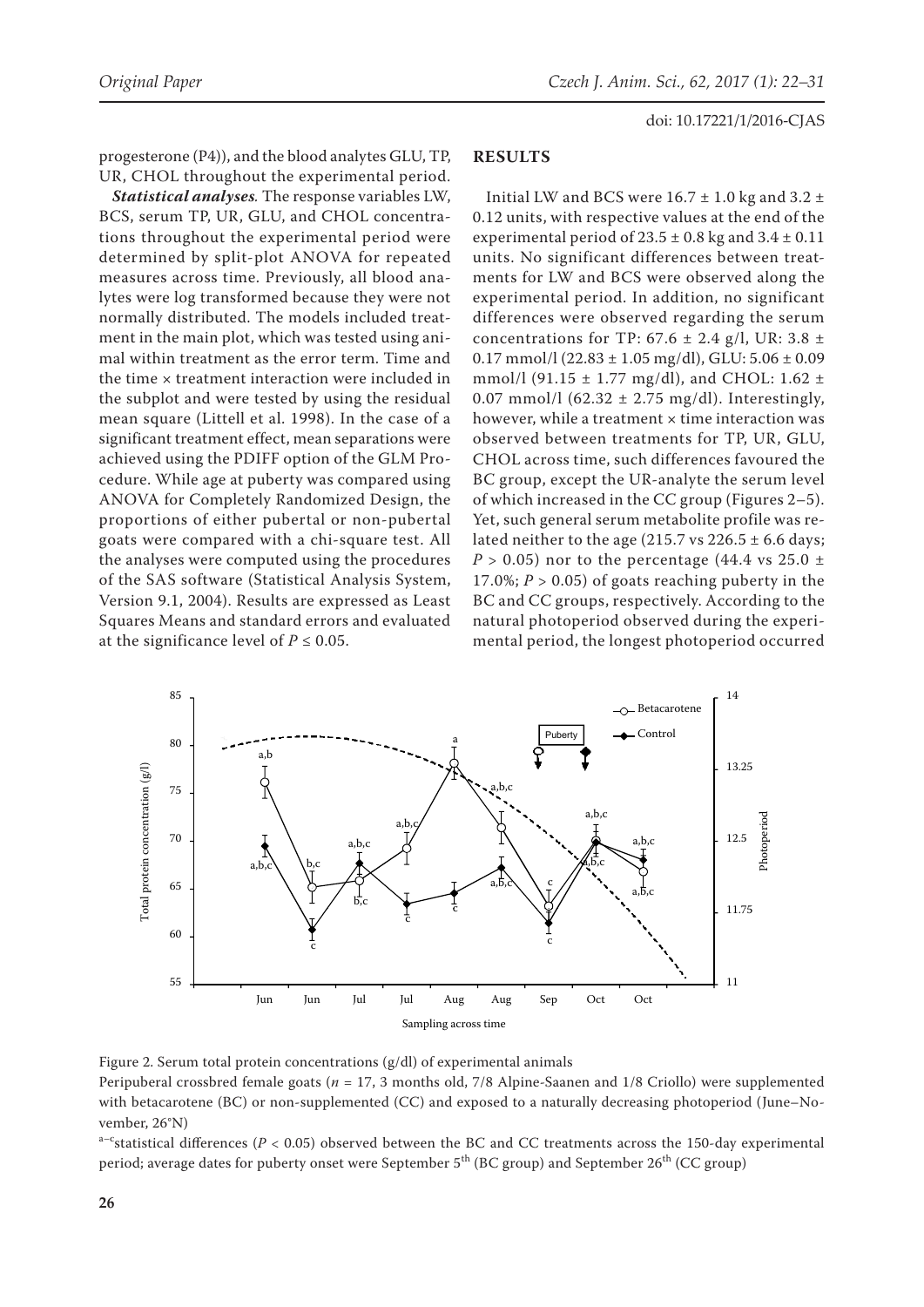

Figure 3. Serum urea concentrations (mg/dl) of experimental animals across time Peripuberal crossbred female goats (*n* = 17, 3 months old, 7/8 Alpine-Saanen and 1/8 Criollo) were supplemented with betacarotene (BC) or non-supplemented (CC) and exposed to a naturally decreasing photoperiod (June–November, 26°N)

 $a-d$ statistical differences ( $P < 0.05$ ) observed between the BC and CC treatments across the 150-day experimental period; average dates for puberty onset were September 5<sup>th</sup> (BC group) and September 26<sup>th</sup> (CC group)



Peripuberal crossbred female goats (*n* = 17, 3 months old, 7/8 Alpine-Saanen and 1/8 Criollo) were supplemented with betacarotene (BC) or non-supplemented (CC) and exposed to a naturally decreasing photoperiod (June–November, 26°N)

a<sup>-e</sup>statistical differences ( $P < 0.05$ ) observed between the BC and CC treatments across time, although especially manifested during the 3/3 of the 150-day experimental period, coinciding with the onset of puberty in the BC group; average dates for puberty onset were September  $5<sup>th</sup>$  (BC group) and September  $26<sup>th</sup>$  (CC group)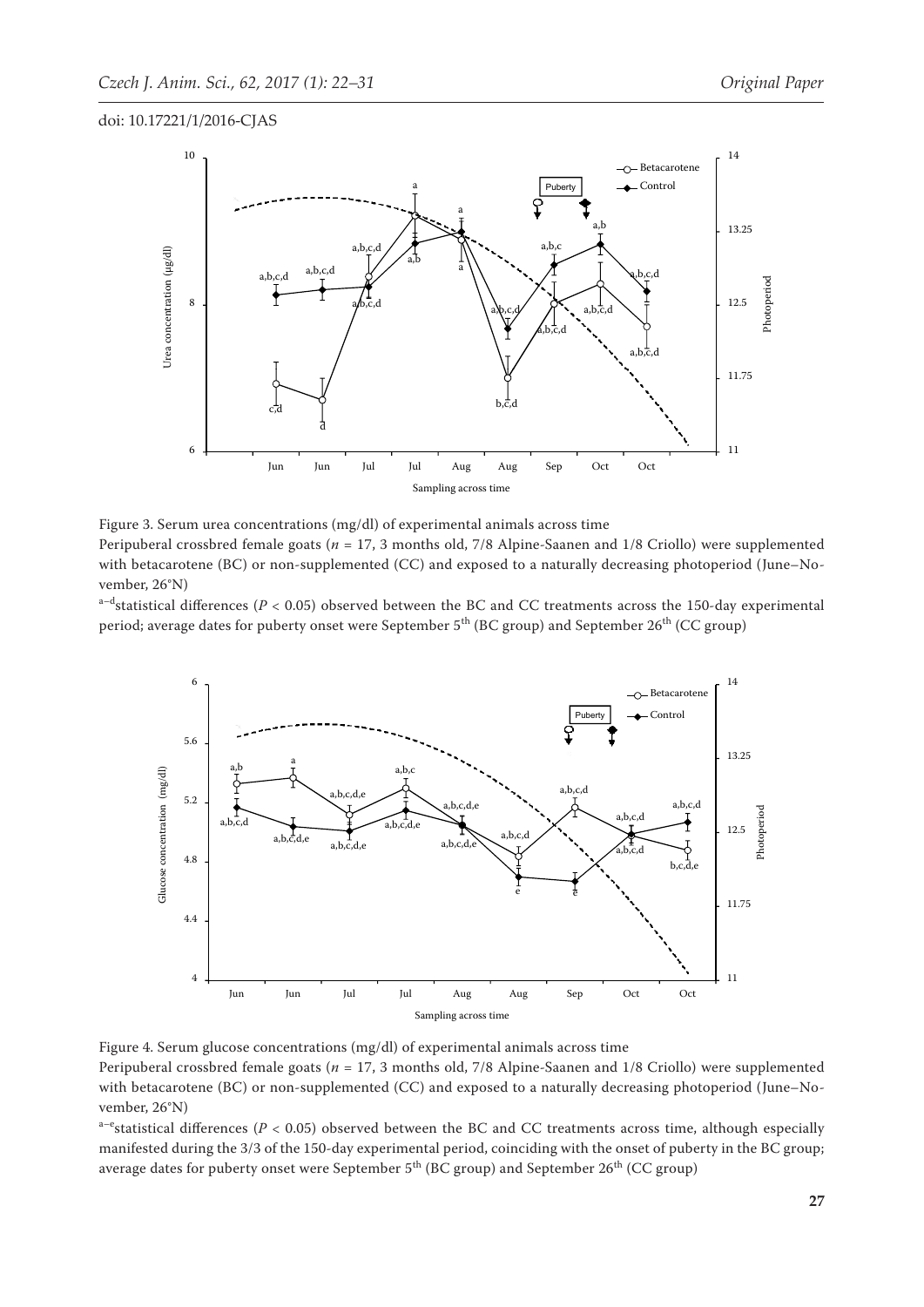

Figure 5. Serum cholesterol concentrations (mg/dl) of experimental animals across time Peripuberal crossbred female goats (*n* = 17, 3 months old, 7/8 Alpine-Saanen and 1/8 Criollo) were supplemented with betacarotene (BC) or non-supplemented (CC) and exposed to a naturally decreasing photoperiod (June–November, 26°N)

a<sup>-c</sup>statistical differences ( $P < 0.05$ ) observed between the BC and CC treatments across time, although especially manifested during the 3/3 of the 150-day experimental period, coinciding with the onset of puberty in the BC group; average dates for puberty onset were September  $5<sup>th</sup>$  (BC group) and September  $26<sup>th</sup>$  (CC group)

in July (13.57 h) with a gradual decrease until early November (11.3 h). Besides, and as observed in the figures, a negative relationship was perceived between photoperiod and the onset of puberty in both experimental treatments.

# **DISCUSSION**

Our working hypothesis stated that BC administration would promote increases across time in blood metabolites, specifically TP, GLU, and CHOL, while expecting a decrease in UR around the onset of puberty in goats. According to the observed results in our study, such hypothesis is supported by our main outcomes. This was particularly true regarding the blood analytes GLU and CHOL, the main increases of which were observed towards the final part of the experimental period, also coinciding with the onset of puberty in the BC treated group. Despite our fragmentary knowledge regarding the mechanisms modulating the intermediate metabolism (Meza-Herrera and Tena-Sempere 2012), results of our study suggest that such neurophysiologic scenario observed in the BC-supplemented peripubertal goats may potentially involve BC as an acting molecule involved in the intermediate metabolism, specially upon protein, carbohydrate, and lipid metabolism.

While an optimal intake of BC is hypothesized to have positive effects upon reproductive outcomes both in ruminant (Arellano-Rodriguez et al. 2007, 2009) and monogastric (Krammer and Aurich 2010) species, results have been contradictory, with studies reporting both positive (Kawashima et al. 2009, 2012) and negative (Folman et al. 1987) effects. Nonetheless, a positive relationship between BC supplementation, metabolic and endocrine status as well as reproductive outcomes has been previously proposed. Short-term BC supplementation positively affected ovarian follicular development and ovulation rate in adult goats (Arellano-Rodriguez et al. 2007), increased both corpus luteum diameter as well as progesterone synthesis (Arellano-Rodriguez et al. 2009). Besides, short-term BC supplementation in the adult goat increased ovarian activity and enhanced serum concentrations of insulin (Meza-Herrera et al. 2013a), although without increases in serum luteinizing hormone (LH) concentrations,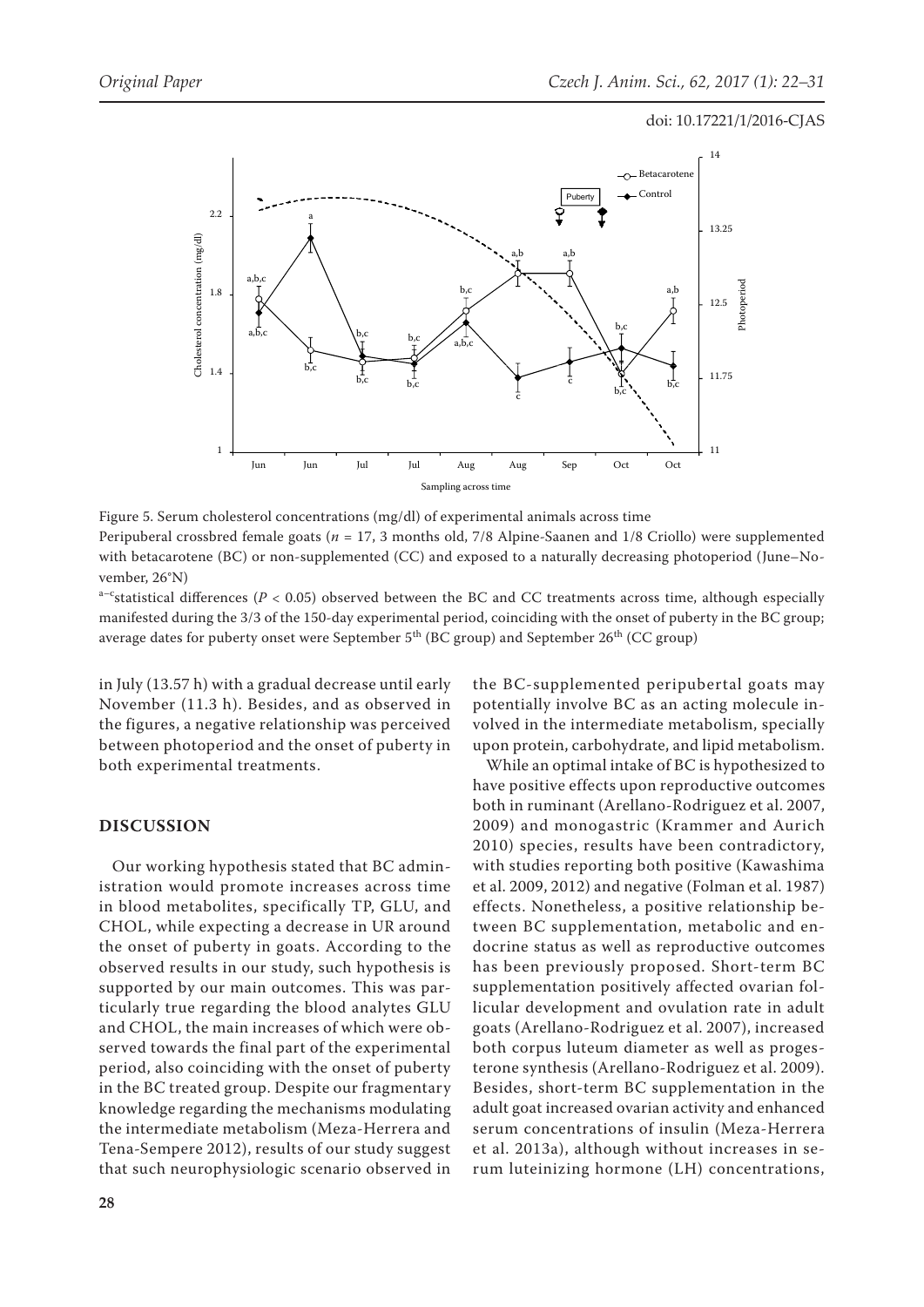LH-pulse or LH-area under the curve (LH-AUC) (Meza-Herrera et al. 2013b). In addition, longterm BC supplementation in peripubertal goats increased serum insulin (Meza-Herrera et al. 2011) and triiodothyronine (Meza-Herrera et al. 2014).

The precise site of BC action upon the increased release of blood metabolites observed in this study cannot be established without additional research. Yet, a clear relationship has been reported between energy balance, metabolic fuel availability, and reproductive outcomes (Meza-Herrera and Tena-Sempere 2012). As a consequence, changes in the levels not only in metabolic hormones but also in blood metabolites are dreadfully important cues that convey information to the central nervous system (CNS) regarding to the nutritional status of animals (Dupont et al. 2014). In turn, goats have to align such metabolic status to a corresponding extent of reproductive function activating, if it is the case, the hypothalamic-pituitary-gonadal (HPG) axis (Meza-Herrera and Tena-Sempere 2012). Certainly, not only the endocrine but also different neural systems are activated in response to the metabolic status as well as in reply to the circulating levels of specific blood metabolites (Meza-Herrera and Tena-Sempere 2012; Dupont et al. 2014). As stated by Krammer and Aurich (2010), BC has elicited positive effects upon reproductive outcomes in different species, and such BC action has been suggested to be most likely BC specific and independent from its role as a precursor of vitamin A. Regarding the general concentrations of the quantified blood analytes observed in our study, they are within the range with respect to TP, yet urea is slightly above the upper limit, the average concentration of glucose is higher, while the reference value for cholesterol is below the reference values reported in goats: glucose 2.78 to 4.16 mmol/l (50–70 mg/dl), cholesterol 2.08–3.38 mmol/l (80–130 mg/dl), urea 2.09–3.65 mmol/l (12.6–22 mg/dl), and total protein 61.1–70.1 g/l (Kaneko et al. 2008). Besides, the present general concentrations of blood analytes are in close agreement with the average blood metabolite concentrations reported in goats by Ye et al. (2014).

Glucose, as chemical moiety, has been involved as a key regulator of reproductive function. Its serum levels either above or below physiological range generate deleterious effects upon reproductive outcomes (Dupont et al. 2014). A synergic effect of glucose and insulin has been reported at both

CNS and ovarian level (Dupont et al. 2014). Despite most mammal tissues use glucose and fatty acids as energy source, glucose is undoubtedly the principal energy source at ovarian level, denoting that its effects upon reproductive outcomes are mainly related to its sole feature as metabolic fuel (Meza-Herrera and Tena-Sempere 2012). At ovarian level, the follicle seems to possess well defined sensing systems to intuit both glucose levels and nutritional status (Dupont et al. 2014). For that reason, the follicle is able to discern information regarding the glucose level and facilitate, if this is the case, growth and development, throughout modulation in the follicle stimulating hormone (FSH) actions upon the ovarian steroidogenic pathway exerted by the theca-granulosa cell complex. Interestingly, such glucose influence is also extended upon the biological quality and competence of the oocyte (Dupont et al. 2014).

In mammals, significant differences have been described regarding serum cholesterol concentrations at different windows within the prepubertal-topubertal transition period as well as upon other reproductive outcomes such as fertility, which has been positively related to metabolic status (Dupont et al. 2014). Liver X receptors α and β (LXRα, LXRβ) are nuclear receptors activated by oxysterols, which are oxidized derivatives from cholesterol. They control ovarian endocrine and exocrine function; such physiological role denotes the LXRs as important molecules linking cholesterol and reproductive function (Lobaccaro et al. 2013; Urlep and Rozman 2013).

Serum total proteins, mainly composed by albumin (60%) and globulin (40%), are synthesized in hepatocytes, while gamma globulin is synthesized by plasma cells of the immune system; all of them show a wide variety of physiological functions (Kaneko et al. 2008). Regarding the observed profile of this analyte, quite high values were quantified during the first sampling date, a situation that can be related to a dehydration status which could potentially occur since the weaning of the experimental units took place prior to the onset of the experiment. As suggested by Boldt (2010), albumin possesses excellent binding capacities, especially water, calcium, sodium while it is very important in the transport of fatty acids and hormones, principally steroids. In addition, albumin acts as a free radical scavenger while it is able to bind toxic substances (Arasteh et al. 2014), sug-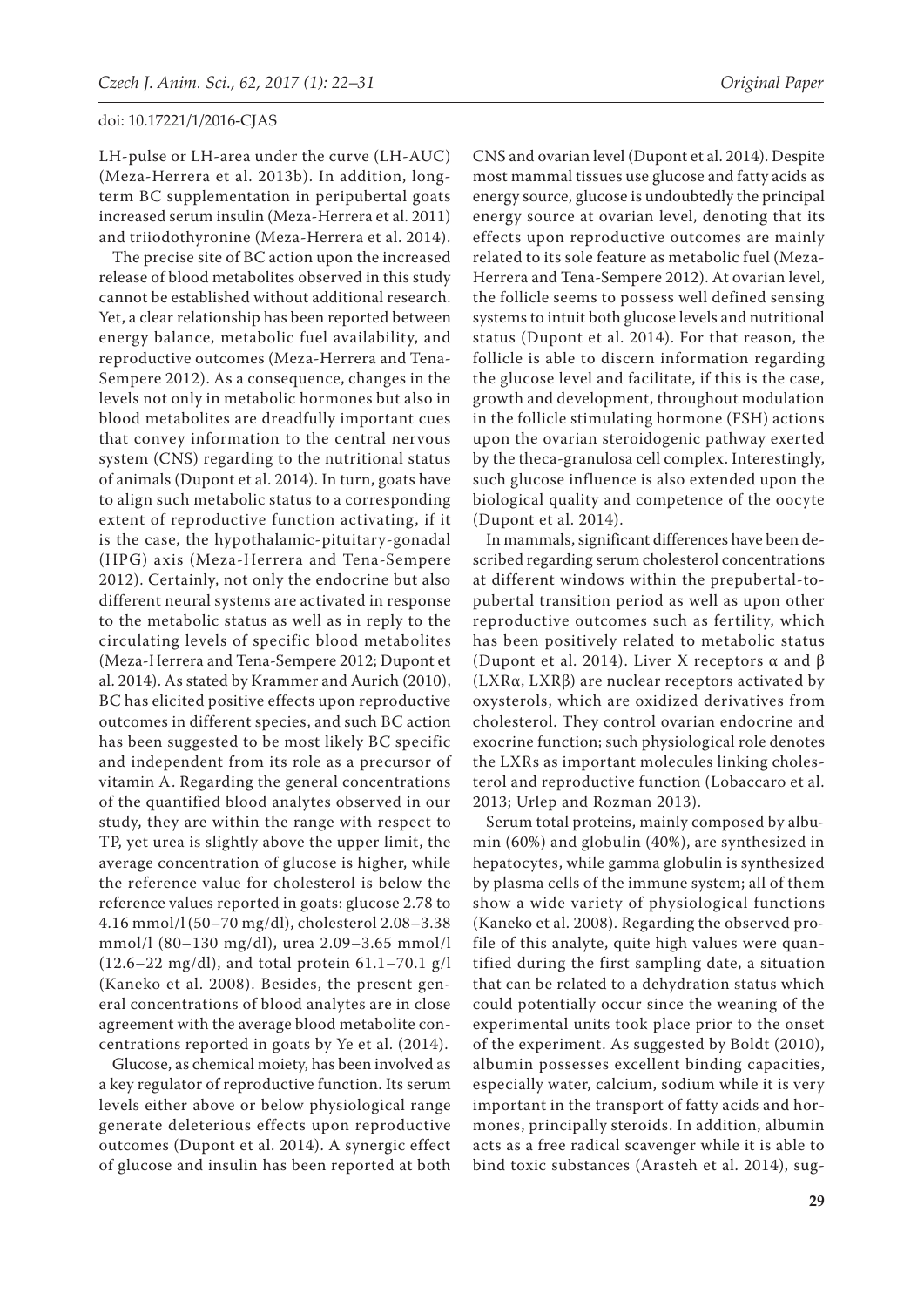gesting a beneficial effect in the animal wellbeing. Serum albumin is also very sensitive to glycation, which involves the attachment of glucose, galactose and fructose, among other sugars, to the free amine groups of albumin; the extent of glycation depends on the glycemic status of individuals (Arasteh et al. 2014). This feature highlights its role as an important glycemic marker under both physiological and pathological scenarios (Koga and Kasayama 2010). According to Rondeau and Bourdon (2011), glucose is a vital nutrient required for cellular oxygen metabolism, hence albumin glycation should have important implications for cellular function. The last is of particular importance in that glucose has been defined as a key energy source to both the reproductive brain and the reproductive gonads (Meza-Herrera and Tena-Sempere 2012; Dupont et al. 2014).

# **CONCLUSION**

The current study is the first report demonstrating that BC supplementation generates serum increases of total protein, glucose, and cholesterol, while decreases urea concentrations across time, around the onset of puberty in the female goat. Because of our fragmentary knowledge, further studies are needed to better understand the precise physiological actions of beta-carotene upon different reproductive outcomes and physiological scenarios; such efforts may also engender important practical applications in other animal industries

*Acknowledgement*. In loving memory of Dr. D.M. Hallford (1948–2016).

## **REFERENCES**

- AOAC (1990): Official Methods of Analysis of AOAC International. 15<sup>th</sup> Ed. Association of Official Analytical Chemists, Arlington, USA.
- Arasteh A., Farahi S., Habibi-Rezaei M., Moosavi-Movahedi A.A. (2014): Glycated albumin: an overview of the in vitro models of an in vitro potential disease marker. Journal of Diabetes and Metabolic Diseases, 13, 49.
- Arellano-Rodriguez G., Meza-Herrera C.A., Rodriguez-Martinez R., Velazquez-Mendez G., Mellado M., Salinas H., Perez-Razo M.A., Sanchez F. (2007): Short-term betacarotene supplementation positively affects ovarian fol-

licular development and ovulation rate in goats. Journal of Applied Animal Research, 32, 177–180.

- Arellano-Rodriguez G., Meza-Herrera C.A., Rodriguez-Martinez R., Dionisio-Tapia R., Hallford D.M., Mellado M., Gonzalez-Bulnes A. (2009): Short-term intake of β-carotene-supplemented diets enhances ovarian function and progesterone synthesis in goats. Journal of Animal Physiology and Animal Nutrition, 93, 710–715.
- Aumont G., Poisot F., Saminadin G., Borel H., Alexandre G. (1994): Body condition score and adipose cell size determination for in vivo assessment of body composition and post-mortem predictors of carcass components in Creole goats. Small Ruminant Research, 15, 77–85.
- [Boldt J.](http://www.ncbi.nlm.nih.gov/pubmed?term=Boldt%20J%5BAuthor%5D&cauthor=true&cauthor_uid=20100698) (2010): Use of albumin: an update. Anesthesia, 104, 276–284.
- [Dupont J](http://www.ncbi.nlm.nih.gov/pubmed?term=Dupont%20J%5BAuthor%5D&cauthor=true&cauthor_uid=24774511)., [Scaramuzzi R.J](http://www.ncbi.nlm.nih.gov/pubmed?term=Scaramuzzi%20RJ%5BAuthor%5D&cauthor=true&cauthor_uid=24774511)., [Reverchon M.](http://www.ncbi.nlm.nih.gov/pubmed?term=Reverchon%20M%5BAuthor%5D&cauthor=true&cauthor_uid=24774511) (2014): The effect of nutrition and metabolic status on the development of follicles, oocytes and embryos in ruminants. Animal, 8, 1031–1044.
- Eroglu A., Harrison E. (2013): Carotenoid metabolism in mammals, including man: formation, occurrence and function of apocarotenoids. Journal of Lipid Research, 54, 1719–1730.
- FASS (2010): Guide for the Care and Use of Agricultural Animals in Agricultural Research and Teaching. Federation of Animal Science Societies, Savoy, USA.
- [Folman Y.](http://www.ncbi.nlm.nih.gov/pubmed?term=Folman%20Y%5BAuthor%5D&cauthor=true&cauthor_uid=3571640), [Ascarelli I](http://www.ncbi.nlm.nih.gov/pubmed?term=Ascarelli%20I%5BAuthor%5D&cauthor=true&cauthor_uid=3571640)., [Kraus D.](http://www.ncbi.nlm.nih.gov/pubmed?term=Kraus%20D%5BAuthor%5D&cauthor=true&cauthor_uid=3571640), [Barash H.](http://www.ncbi.nlm.nih.gov/pubmed?term=Barash%20H%5BAuthor%5D&cauthor=true&cauthor_uid=3571640) (1987): Adverse effect of beta-carotene in diet on fertility of dairy cows. [Journal of Dairy Scie](http://www.ncbi.nlm.nih.gov/pubmed/3571640)nce, 70, 357–366.
- [Harrison E.H](http://www.ncbi.nlm.nih.gov/pubmed?term=Harrison%20EH%5BAuthor%5D&cauthor=true&cauthor_uid=23053561)., [de la Sena C.](http://www.ncbi.nlm.nih.gov/pubmed?term=dela%20Sena%20C%5BAuthor%5D&cauthor=true&cauthor_uid=23053561), [Eroglu A](http://www.ncbi.nlm.nih.gov/pubmed?term=Eroglu%20A%5BAuthor%5D&cauthor=true&cauthor_uid=23053561)., [Fleshman M.K](http://www.ncbi.nlm.nih.gov/pubmed?term=Fleshman%20MK%5BAuthor%5D&cauthor=true&cauthor_uid=23053561). (2012): The formation, occurrence, and function of β-apocarotenoids: β-carotene metabolites that may modulate nuclear receptor signaling. [American Journal](http://www.ncbi.nlm.nih.gov/pubmed/?term=Earl+H+Harrison%2C+Carlo+dela+Sena%2C+Abdulkerim+Eroglu%2C+and+Matthew+K+Fleshman) [of Clinical Nutri](http://www.ncbi.nlm.nih.gov/pubmed/?term=Earl+H+Harrison%2C+Carlo+dela+Sena%2C+Abdulkerim+Eroglu%2C+and+Matthew+K+Fleshman)tion, 96, 1189S–1192S.
- Kaneko J.J., Harvery W., Bruss M.L. (2008): Clinical biochemistry of domestic animals. Elsevier Academic Press.
- Kawashima C., Kida K., Schweigert F.J., Miyamoto A. (2009): Relationship between plasma betacarotene concentrations during the peripartum period and ovulation in the first follicular wave postpartum in dairy cows. Animal Reproduction Science, 111, 105–111.
- Kawashima C., Nagashima S., Sawada K., Schweigert F.J., Miyamoto A., Kida K. (2010): Effect of β-carotene supply during close-up dry period on the onset of first postpartum luteal activity in dairy cows. Reproduction in Domestic Animals, 45, 282–287.
- Kawashima C., Matusi M., Shimizu T., Kida K., Miyamoto A. (2012): Nutritional factors that regulate ovulation of the dominant follicle during the first follicular wave postpartum in high-producing dairy cows. Journal of Reproduction and Development, 58, 10–16.